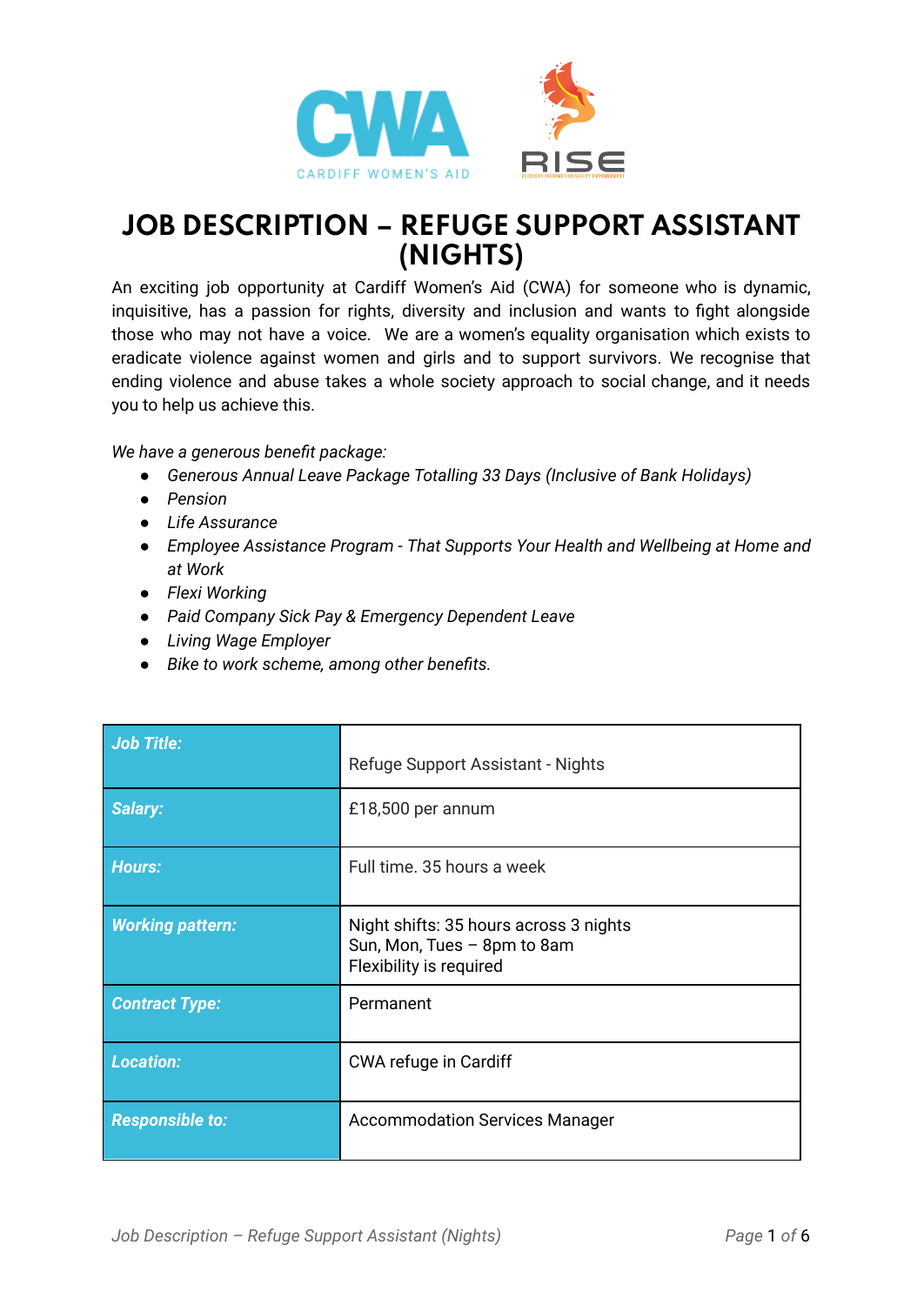

| <b>Context of Job:</b> | RISE delivers expert, specialist, independent and domestic<br>violence/abuse and other violence services to women and<br>children through a range of delivery mechanisms including<br>specialist risk and needs assessments, individually<br>tailored support packages, group work and<br>accommodation. |
|------------------------|----------------------------------------------------------------------------------------------------------------------------------------------------------------------------------------------------------------------------------------------------------------------------------------------------------|
| <b>Purpose of Job:</b> | To support the Accommodation based IPA team to provide<br>a high-quality frontline service to victims of domestic and<br>sexual abuse and wider VAWDSV issues                                                                                                                                            |

*Post open to women only under the Equality Act 2010 pursuant to Schedule 9, Part 1.*

*This role is subject to an enhanced DBS check. We are committed to supporting and promoting equality and diversity and to creating an inclusive working environment.*

## **Main Duties:**

- Provide 24/7 cover within the organisations Intake & Assessment property on a rota basis
- Clean & prepare rooms in readiness for access across all accommodation sites
- Welcome new clients into the organisation's accommodation-based support facilities
- Complete a comprehensive induction with all new residents
- Ensure all housing benefit forms are completed within a timely manner
- Complete daily & weekly health & safety checks
- Monitor, record and follow up on any health & safety concerns which arise.
- Support the IPA with a caseload of diverse risk and need to ensure all women and children, whenever possible are supported through their journey by the same worker
- **●** Advocate for all service users with agencies who can help to address the domestic abuse by**:**
	- **○** Understanding the role of all relevant statutory and non-statutory services available to domestic abuse victims and how your role fits into them.
	- **○** Understanding the role of all relevant statutory and non-statutory services available to domestic abuse victims and how your role fits into them.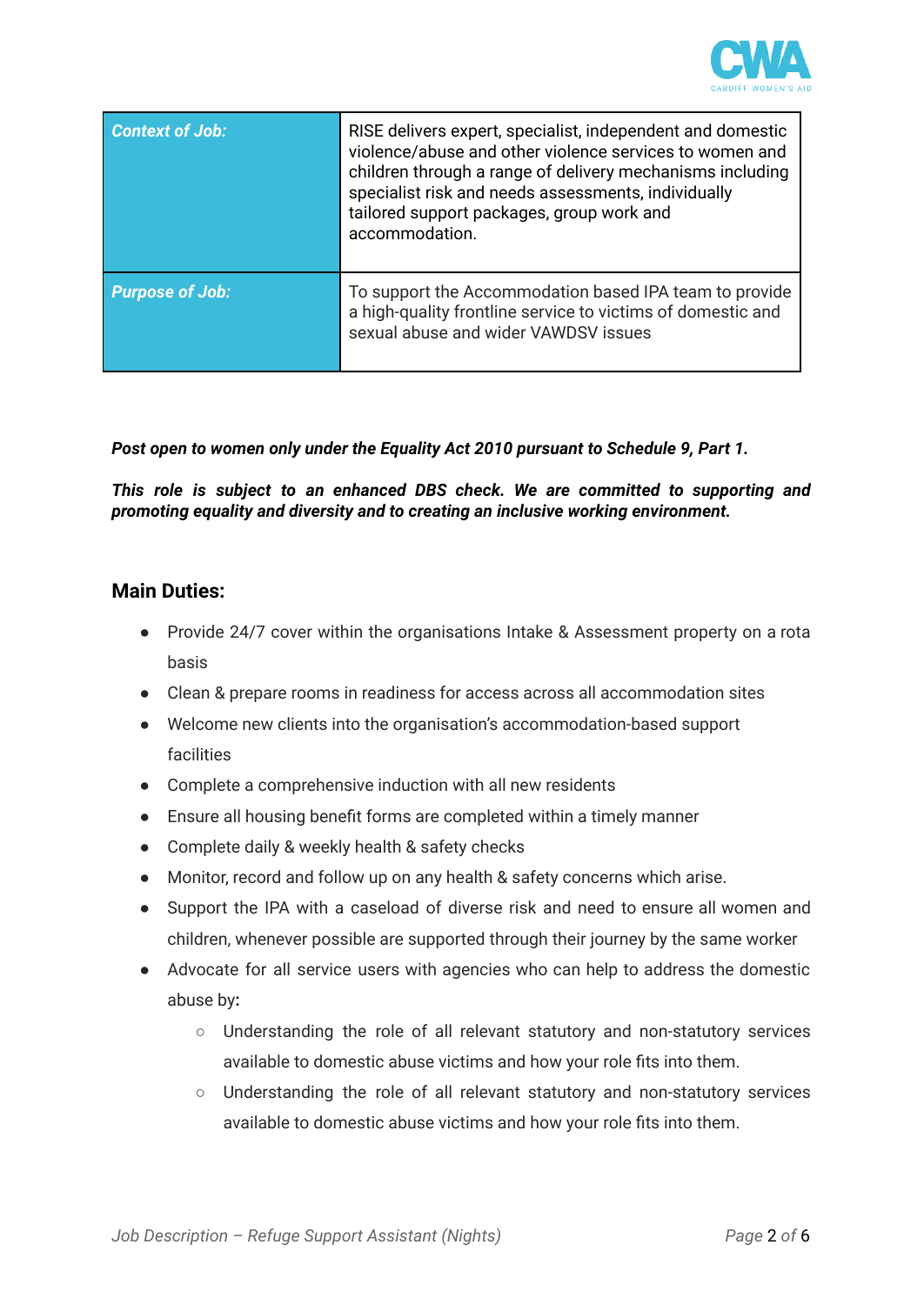

- **●** Support the empowerment of the client and assist them in recognising the features and dynamics of domestic abuse present in their situation and help them regain control of their lives.
- *●* Help maintain accurate and confidential case management records and databases and contribute to monitoring information for the service.
- *●* Comply with GDPR/data protection legislation, confidentiality and information sharing policy and procedures and all legislation connected to your work.
- *●* Support colleagues and partner agencies, through awareness raising and institutional advocacy, in order to provide the best possible service for service users.
- *●* Respect and value the diversity of the community in which the services works in, and recognise the needs and concerns of a diverse range of clients ensuring the service is accessible to all.
- *●* Remain up-to-date and compliant with all organisational procedures policies and professional codes of conduct and uphold standards of best practice.

## **General Responsibilities:**

- Identify and assess the risks and needs of service users to determine the suitability for VAWDASV accommodation services
- Complete housing and benefit forms with service users.
- Accompany service users to appointments and meetings.
- Provide administrative support to the IPA team.
- Participate in the case management/supervision system.
- To represent RISE and to promote its ethos; to work in a positive way and to feedback fully to the organisation.
- Undertake training to update skills in line with the Cardiff Women's Aid Training and Development Policy.
- To maintain anti-oppressive and anti-discriminatory work practices.
- Abide by the organisations confidentiality policy.
- To ensure that personal behaviour and that of staff in area of responsibility demonstrates integrity, openness, honesty, is anti-oppressive, non-judgemental, and supports diversity.

*It is the nature of the work that tasks and responsibilities are in many circumstances unpredictable and varied. All employees are therefore expected to work in a flexible way and tasks which are not specifically covered in their job description may have to be undertaken.*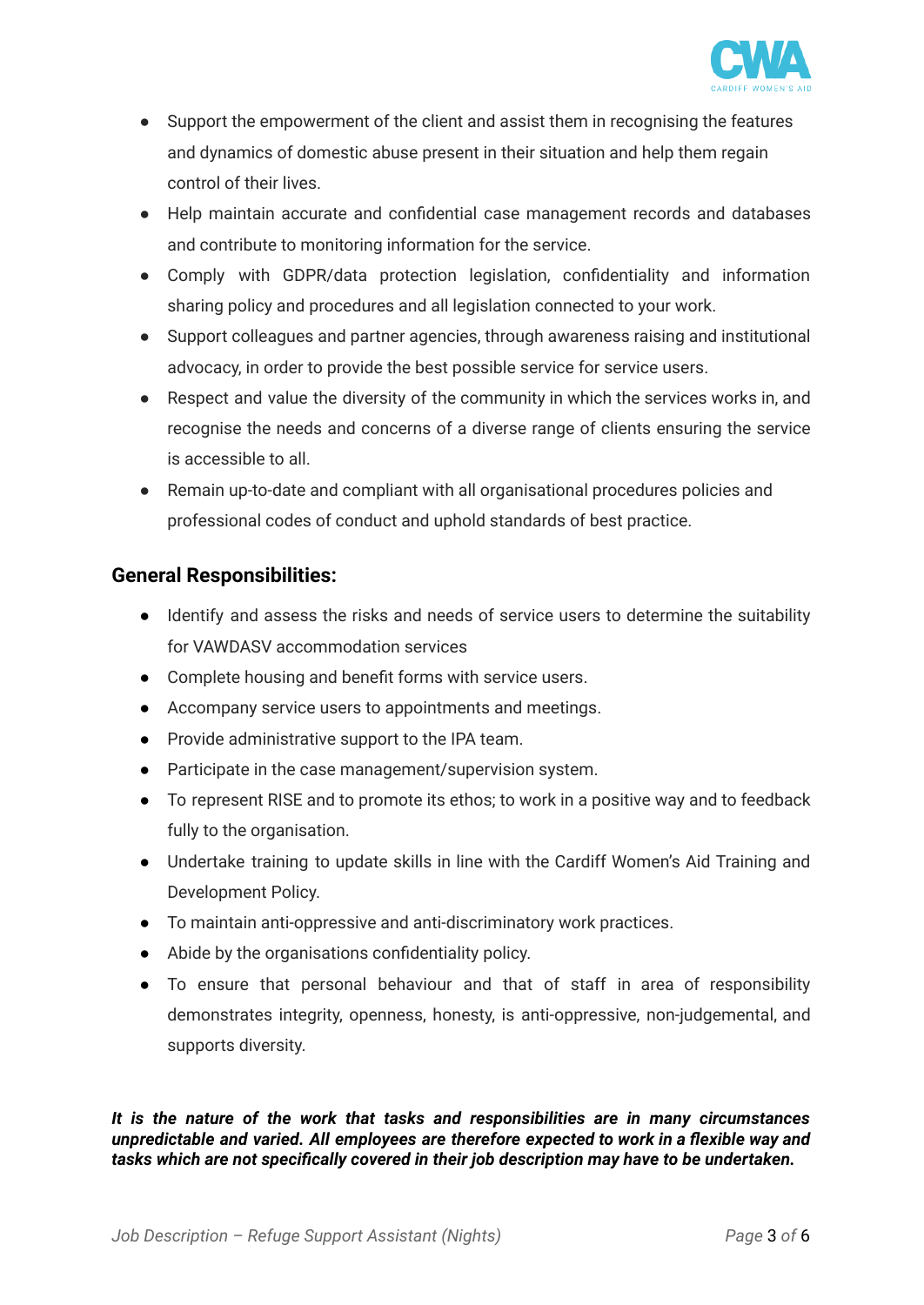

## **Person specification**

| <b>Criteria</b>                                                                                                                                     | <b>Essential</b> | <b>Desirable</b> |
|-----------------------------------------------------------------------------------------------------------------------------------------------------|------------------|------------------|
| <b>Knowledge and experience</b>                                                                                                                     |                  |                  |
| *Have a good understanding of domestic violence/ abuse<br>including the impact of domestic violence/ abuse on victims<br>and their children.        |                  |                  |
| Have theoretical, practical and procedural knowledge of civil and<br>criminal justice remedies for victims of domestic abuse and<br>their children. |                  |                  |
| *Understand child protection issues, how to respond to<br>effectively safeguard, and the legal responsibilities surrounding<br>these issues.        |                  |                  |
| Understand the principles of risk assessment, safety planning<br>and risk management for victims of domestic violence/ abuse<br>and their children. |                  |                  |
| Understand the remits and resources of relevant statutory<br>bodies and voluntary agencies.                                                         |                  |                  |
| *Understand and be committed to equal opportunities and<br>diversity issues in policy and practice.                                                 |                  |                  |
| Experience of working with vulnerable people, including families<br>and/ or children.                                                               |                  |                  |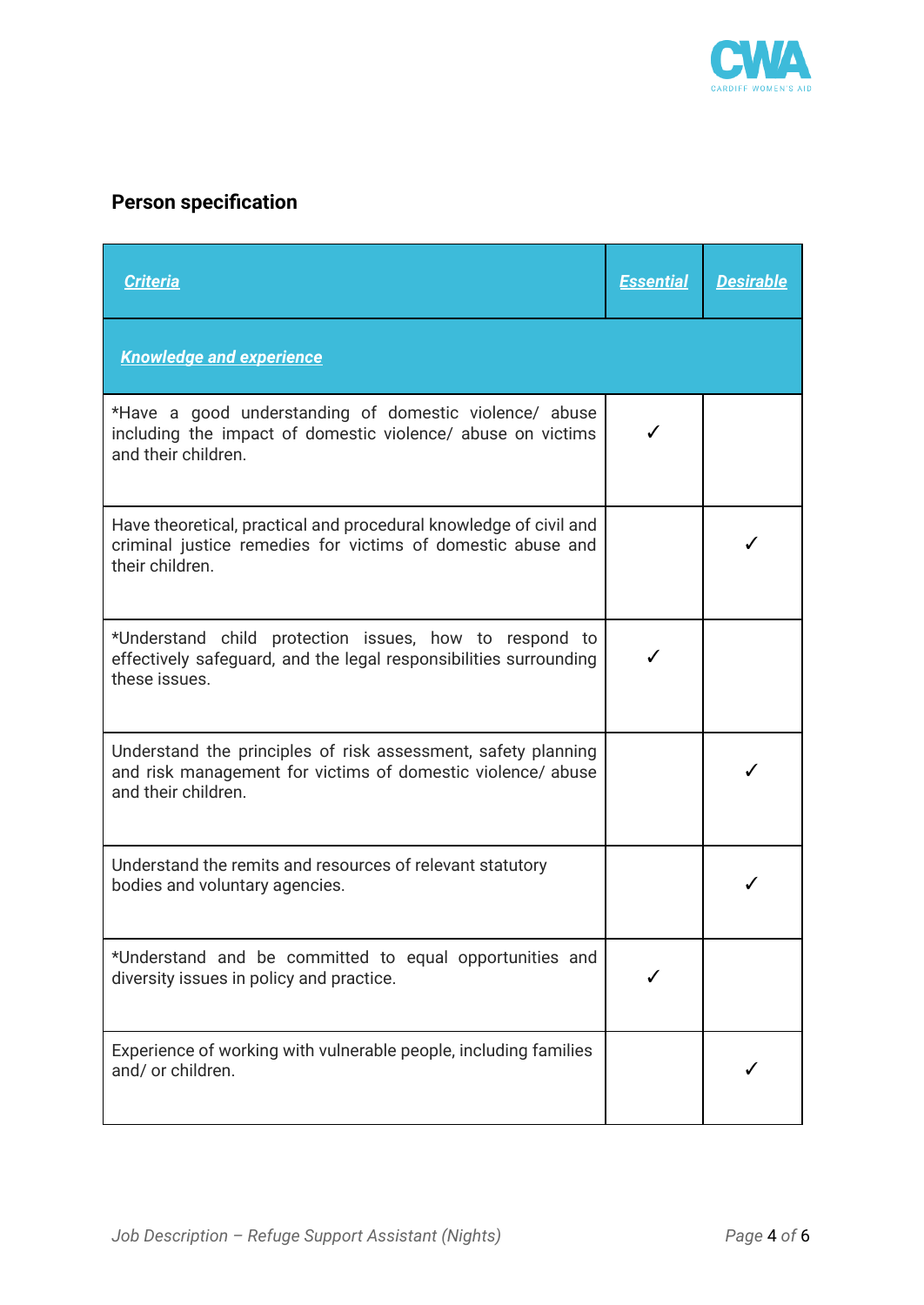

| Managing a caseload.                                     |  |
|----------------------------------------------------------|--|
| Working within a multi-agency and legislative framework. |  |

| <b>Skills/ Qualifications/ Professional Membership</b>                                                                                             |  |
|----------------------------------------------------------------------------------------------------------------------------------------------------|--|
| *Have computer literacy skills and have some experience of<br>working with databases.                                                              |  |
| *Have good communication, negotiation and advisory skills,<br>both written and verbal when interacting with a range of<br>agencies and individuals |  |
| *Have strong crisis management skills and the ability to deal<br>with stressful and difficult situations.                                          |  |

| <b>Personal Qualities</b>                                                                                                                |  |
|------------------------------------------------------------------------------------------------------------------------------------------|--|
| *Be compassionate and empathetic with your client's situation.                                                                           |  |
| *Show initiative and be proactive when managing your case load<br>and interacting with your clients and agencies you're working<br>with. |  |
| *Act with integrity and respect when working with all clients,<br>agencies, and individuals.                                             |  |